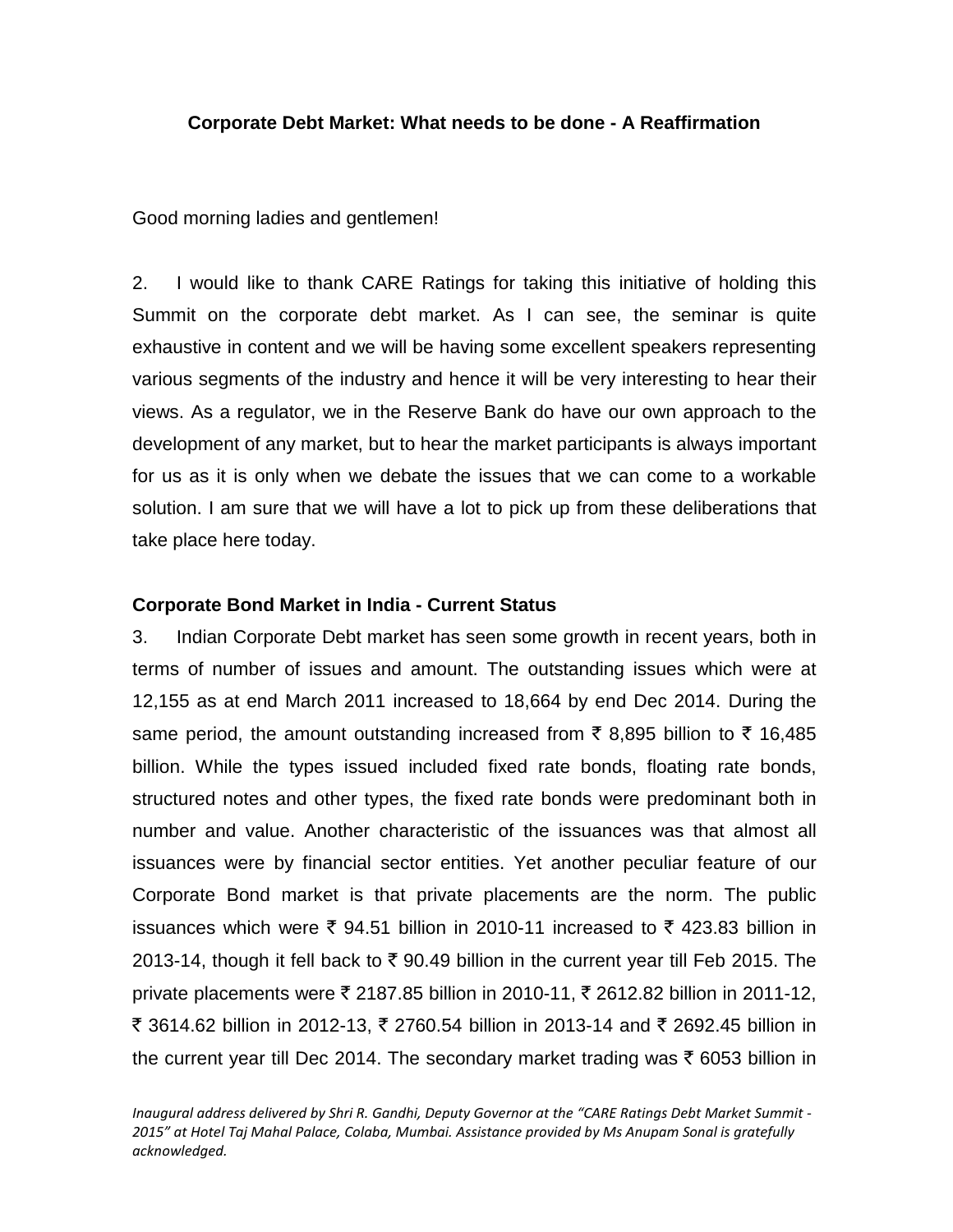2010-11, ₹ 5938 billion in 2011-12, ₹ 7386 billion in 2012-13, ₹ 9708 billion in 2013-14 and  $\bar{\tau}$  10043 billion in the current year till Feb 2015.

4. Though the above mentioned figures do indicate a healthy growth in number and volume of corporate bond market activity, in comparison with government bonds market, the corporate bond market is dwarfed. A comparative position of the governments bonds and corporate bonds as on March 2013 as a proportion of GDP among the major Asian countries in the Table below, reflects India at a very low position vis a vis some of the major Asian countries.

| Debt as % of    | <b>Government</b> | Corporate | <b>Total</b> |
|-----------------|-------------------|-----------|--------------|
| Peoples         | 33.1              | 13.0      | 46.2         |
| Hong Kong       | 37.8              | 31.4      | 69.2         |
| Indonesia       | 11.4              | 2.3       | 13.7         |
| Republic of     | 48.7              | 77.5      | 126.2        |
| Malaysia        | 62.4              | 43.1      | 105.5        |
| Philippines     | 32.2              | 4.9       | 37.1         |
| Singapore       | 53.1              | 37.0      | 90.1         |
| <b>Thailand</b> | 58.6              | 15.9      | 74.4         |
| Vietnam         | 19.8              | 0.7       | 20.5         |
| India           | 49.1              | 5.4       | 54.5         |

**Government and Corporate Bonds as percentage of GDP March 2013**

#### **Indian Corporate Debt Market - An Enigma**

5. Thus corporate debt market in India has been quite an enigma. We keep talking of the issues that are in the way of its progress and the solutions that could address them. Yet, there has been limited movement in this area despite several attempts and there is some kind of gravity keeping us down. We had the R H Patil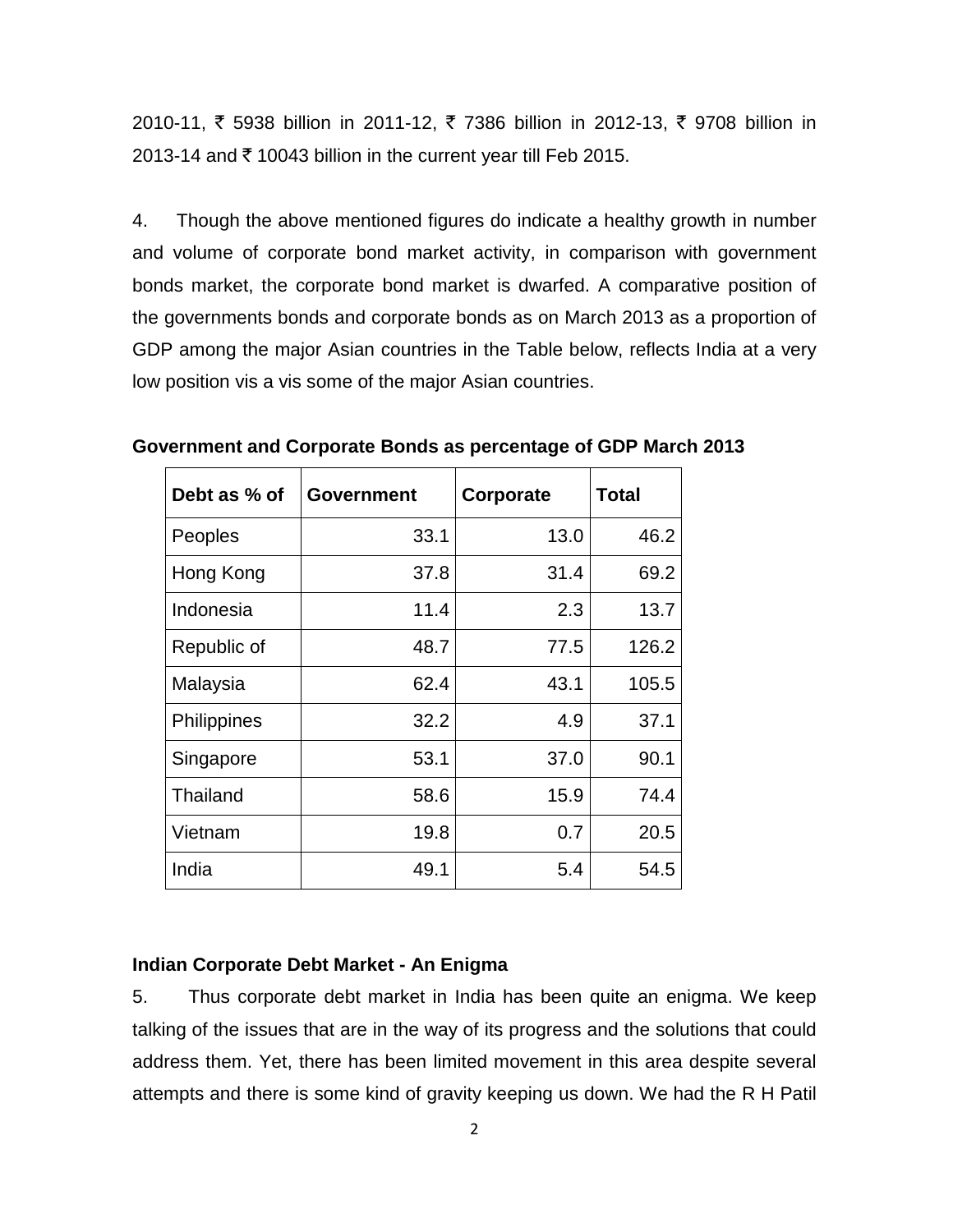Committee Report on corporate bonds and securitization of 2005 which has served as a reference point for all of us. However, the progress in the growth of the corporate debt segment has not been too satisfactory and there is evidently a pressing requirement to revisit this subject. There have been several suggestions made – some have been implemented with mixed success.

6. Yet, as noted earlier, the debt market remains confined largely to financial institutions, and corporates are not much in the picture. Even within this limited perimeter, public issues are less frequent and the preference has been for private placement of debt paper. This is the starting point of the puzzle which we need to analyze.

7. Another part of the puzzle relates to our own achievement. We did experience close to double digit GDP growth in FY08 and our investment ratio was 38.1% in that year– with financing issues not coming in the way. On the face of it one may tend to conclude erroneously that there is no need to get too worried about the absence of development in corporate debt market. After all, have we not got investment rate of 38.1%? The reason why the problem does not appear to be magnified is because we are working at well below our potential. We are not realizing that the paucity in long term resources can severely come in the way of investment. Therefore, the question to be asked is as to for how long can we carry on with this situation.

8. We do have fairly large numbers that are required for financing both industrial growth of 8-10% in the next five years and funds required for infrastructure development. Presently as industrial growth is in the phase of stagnation and infrastructure well below satisfactory levels due to a varied set of factors around policy action, the demand for funds has not really reached the expected levels. Evidently this should not give rise to complacency and we should work in this period in building structures for growing our corporate debt market.

3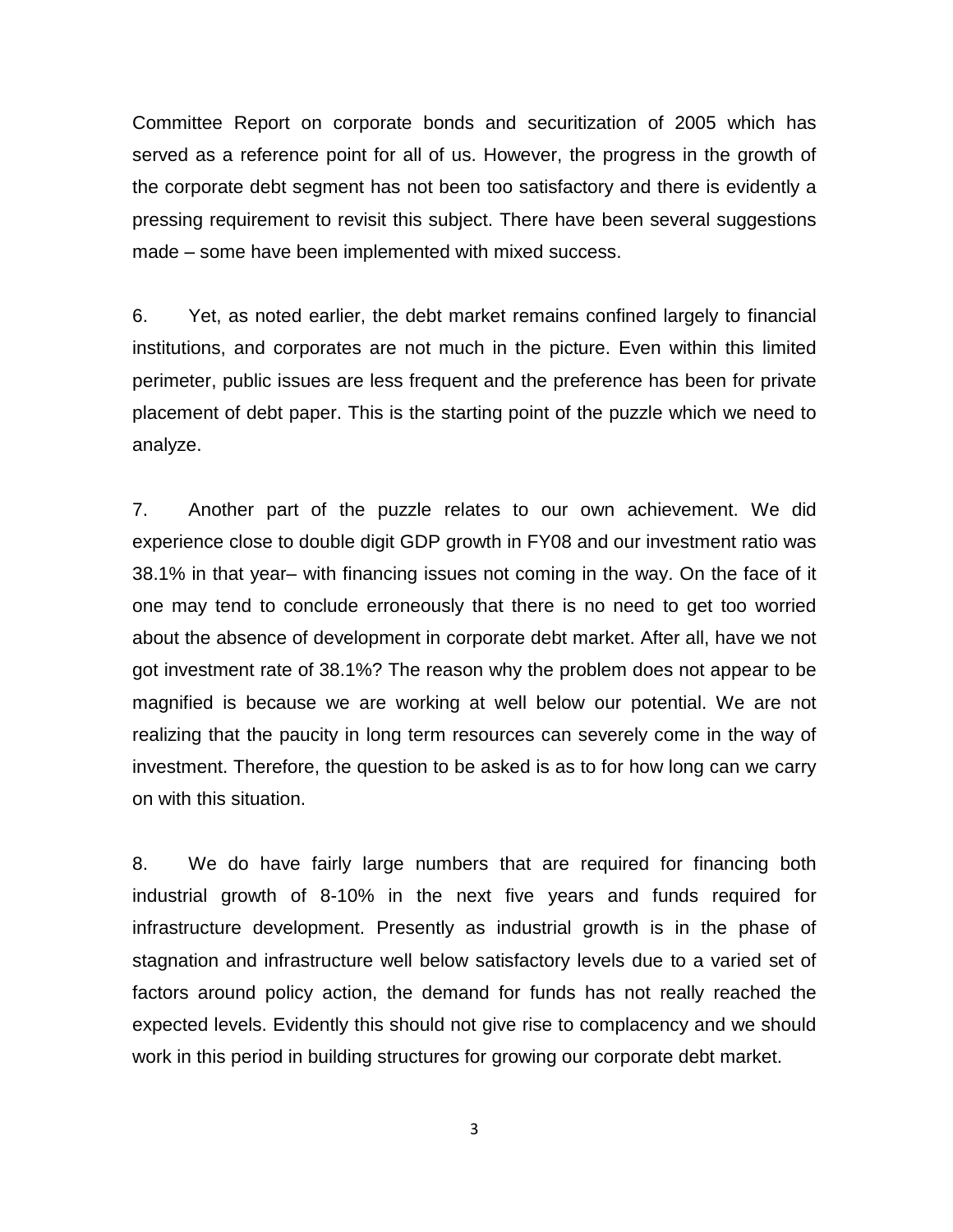#### **Need to Develop the Corporate Debt Market**

9. The government has its own limitations when chipping in as the fiscal responsibility targets leave little scope for finding funds. Though the commercial banks do cater to the investment needs of corporate and infrastructure sectors, they are also reaching their own limitations. We have gotten support from FDI and external borrowings, but they have their own pace and size. External borrowings are a good way out when global interest rates are low. But, the repercussions on our external debt are significant, and while we have been permitting ECBs into various sectors, the external debt levels have been rising which has servicing implications. Intuitively we can see that the capital market has to become progressively more relevant in this process of garnering long term funds.

10. Economists contend that the absence of an adequately sized corporate debt market leads to an oversized banking system in any economy. It also results in a large portion of the lending market being excessively regulated, without being subjected to free market forces. Such an imbalance is not desirable, because this becomes the perfect breeding ground for crony capitalism, sloppy lending by banks and careless investments by corporates. Financing of resources through corporate bonds rather than bank finance instills a greater sense of credit discipline among the borrowers as the default events are captured immediately and placed in the public domain. The disclosure requirements act as a big disincentive for default or delayed payment. It has been observed that borrowers take the regulatory norm of 90 days period for a default to be recognised as a Non-Performing Asset as a leeway for withholding the payment till the  $89<sup>th</sup>$  day from the due date. On the other hand, even a single day default by an issuer of corporate bond will be recognised as default in the market and the information of default will be publicly available. Further, such information / risk will also be reflected in external credit ratings and traded credit derivatives on a real time basis. Pricing of credit also gets diluted in bank financing as credit facilities are extended not only on the basis of credit worthiness of the borrower but also the relationship between the banks and their borrowers. Financing through corporate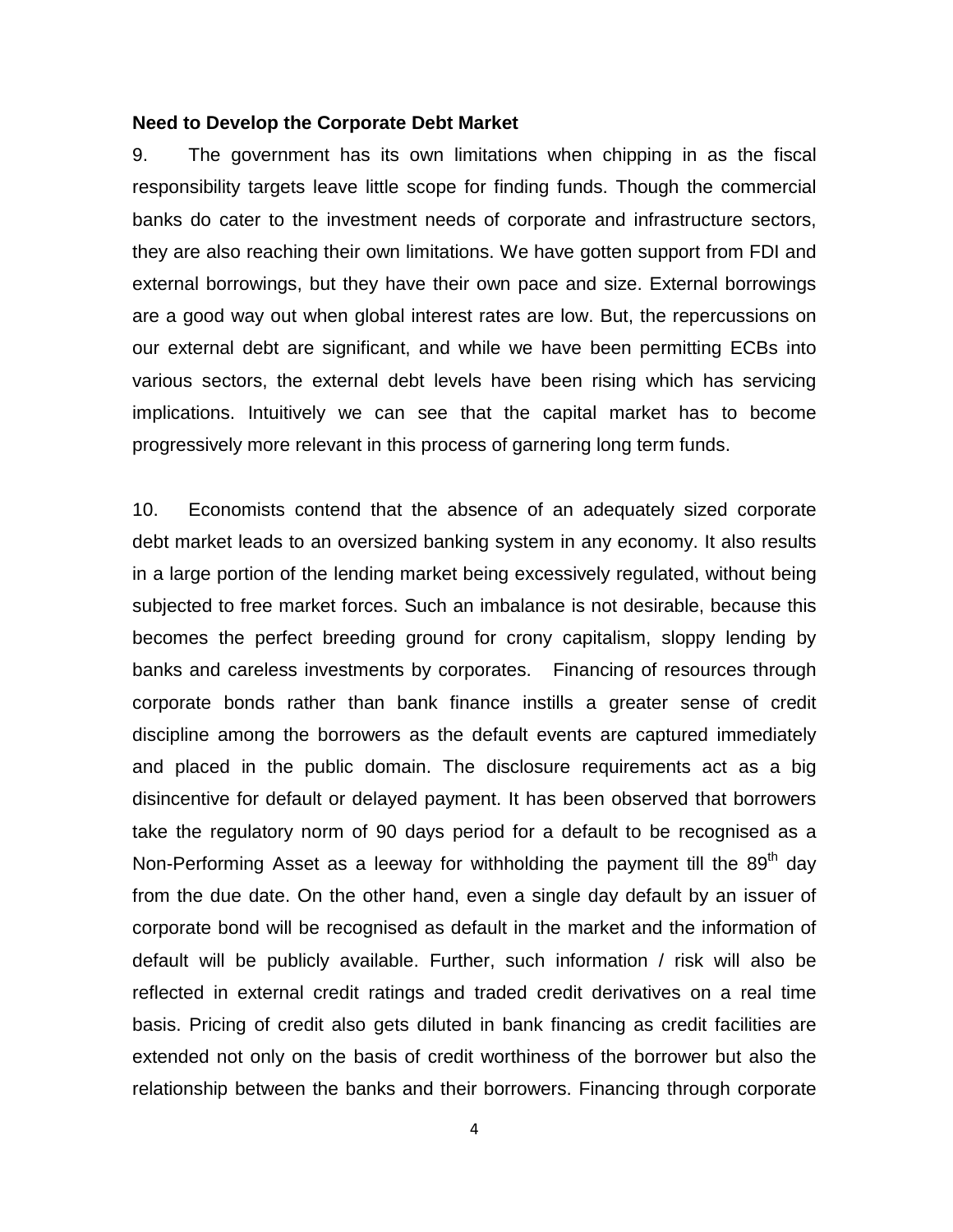bonds might remove such distortions to a large extent as investors will demand higher coupon for issues with lower credit worthiness, while borrowers with strong fundamentals and sound business get rewarded by lower cost of financing. Thus there are many advantages of an efficient, well developed and liquid corporate debt market.

11. The importance of a developed debt market viz., the corporate debt market for a country like India, which has an huge and ever growing capital funding requirement is widely acknowledged and although various measures on the regulatory and policy front have been introduced in recent times, concerted efforts from all market participants is required to develop and grow the largely untapped potential of the country's corporate debt markets.

#### **Expert Committees**

12. In India, progressively, a number of Committees and Groups were set up by RBI to study the bank financing / funding patterns vis a vis the corporate funding requirements. Prominent among them were the Tandon Committee, Chore Committee, etc. The committees uniformly recommended that corporate reliance on bank finance for short term recurring expenses need to be brought down. Chore Committee specifically recommended *the need for reducing the over-dependence of the medium and large borrowers - both in the public and private sectors on bank finance.*

13. More recently, a High Level Expert Committee on Corporate Bonds was set up under the chairmanship of Shri R. H Patil which submitted its report in December 2005 and made several recommendations including the need for rationalisation of stamp duty structure and issuance costs, tax deducted at source, encouraging securitization, repos and CDS in corporate bonds, enhancing issuer and investor base, simplifying issuance procedures, etc.

14. In the year 2009, the Committee for Financial Sector Reforms (CFSR) (Chairman: Dr. Raghuram G. Rajan) also looked into the issues inhibiting the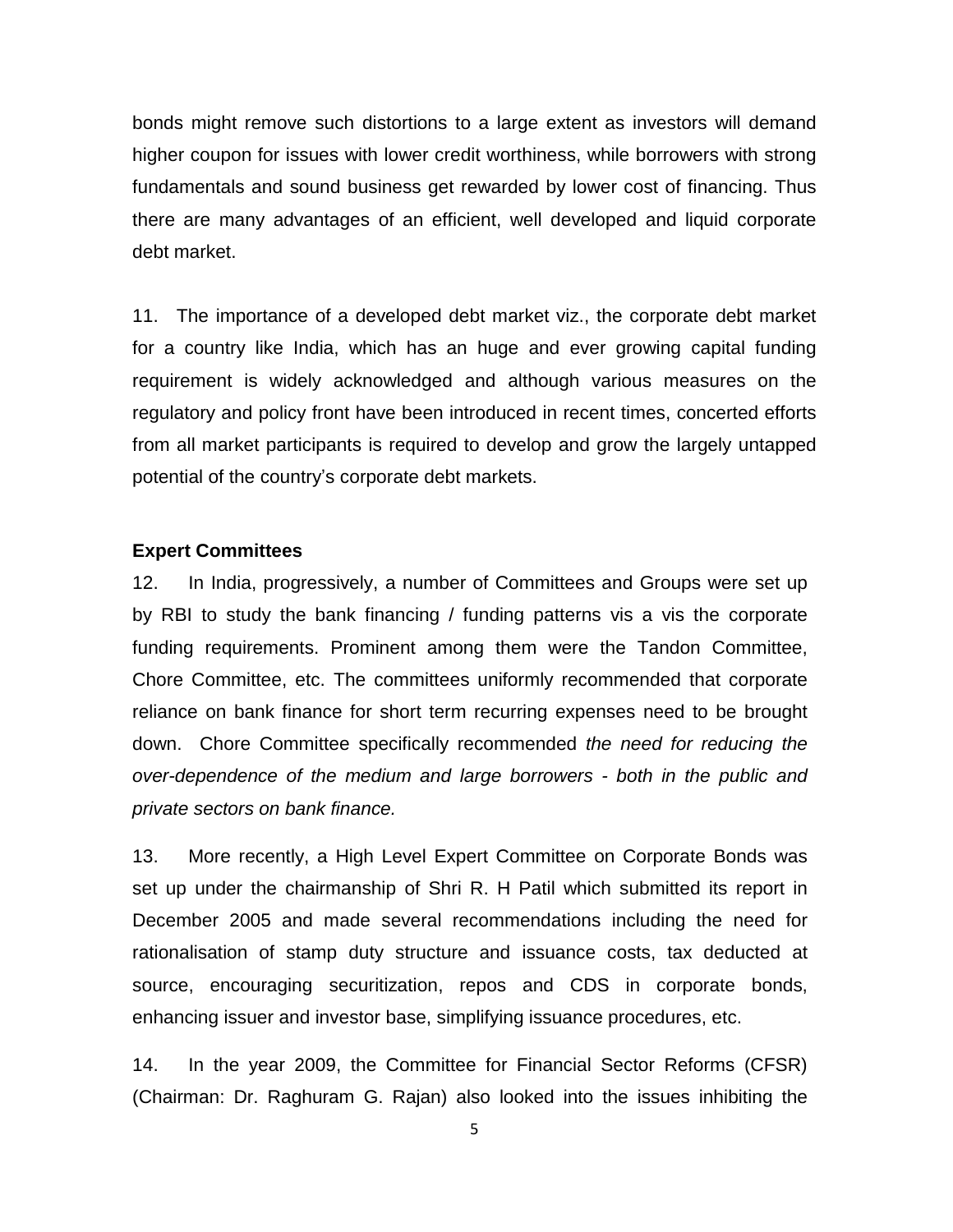corporate debt market and made several recommendations on similar lines. Some of the highlights were to bring all trading related regulation within the purview of SEBI, improve coordination between various concerned agencies where multiple regulators share concern, set up a working group on financial sector reforms with Finance Minister as Chairman, the Committee, had recommended the sequencing approach for corporate finance, which entails developing a number of missing markets as well as complementary development of other sectors in the economy for a healthy development of the corporate bond market.

#### **Current Issues**

15. There are some key issues that the corporate debt market faces. They need be tackled to facilitate improvement and growth of this segment. Foremost among these are as follows:

- a) The abysmal liquidity and the consequent lack of depth in the corporate debt markets. The absence of a liquid corporate bond market acts as a deterrent to investor participation. Trading in Indian bond markets are characterized by trading in certain maturities and tendency of investors to 'buy and hold' instruments, both of which inhibit liquidity. Here the role of institutional investors such as pension funds, provident funds and insurance companies must be reassessed. They do need to take some more initiative and be aggressive in actively managing their portfolios. Their investment horizon should not be confined to AA and above only. This will add a lot of buoyancy to the market.
- b) Low investor base The investor base in the corporate debt market is confined to banks, insurance companies, PFs, pension funds and primary dealers. Retail participation remains low due to absence of knowledge and understanding of bonds as an asset class. It is imperative to consider innovative ways for expanding the investor base. The fund management industry can contribute significantly in attracting the retail investor to corporate debt.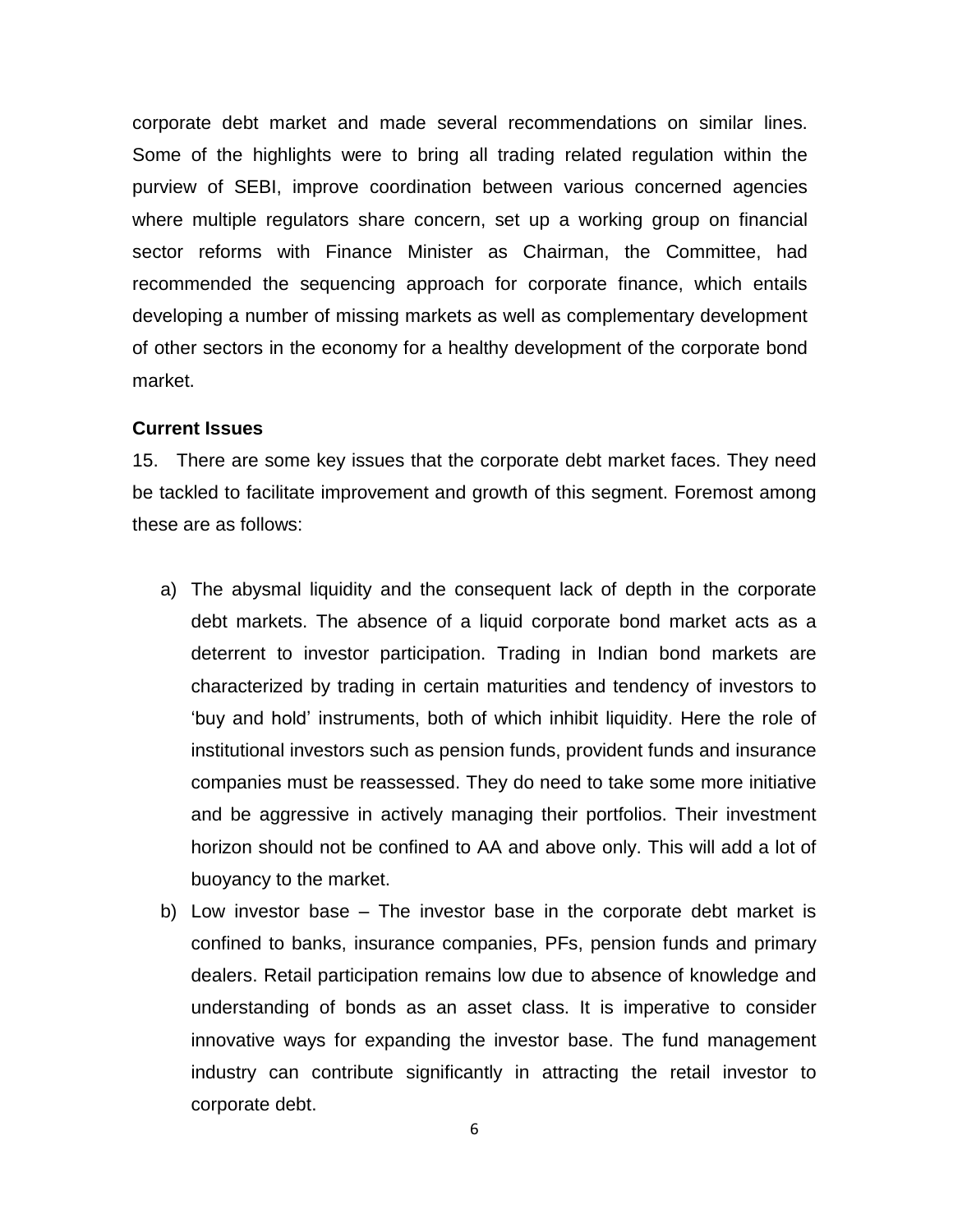- c) Preference of public debt The huge supply of government papers in the country is one of the major impediments to growth of the corporate bond markets. Government borrowing and thereby the supply of government papers are seen to grow unabated year on year. We have seen that the government is progressively trying to rein in the deficit at the absolute level which will put less pressure on the market. Also the move of the Reserve Bank to gradually lower the SLR which can also be positive for the corporate bond market.
- d) Limited instruments and products There is need for a wide array of instruments and products to be available in the markets that would meet the diverse needs of its participants. There is lack of these in the Indian context which in turn inhibits development of these markets. CDS and IRFs have been some of the instrument that have come in of late and it is expected that these will grow. Of late, there has been some element of buoyancy in the IRF market which is a good sign. Securitization of the corporate debt instruments would provide a big fillip to the market as it would improve risk transference and diversification and provide liquidity to the issuers.
- e) Market Infrastructure also finds mention as a factor affecting corporate bond market trading and thereby transparency and vibrancy in the market. Infrastructure facilities such as screen based automated order matching, central clearing and settlement, negotiated dealing system, etc. on the lines available to the government securities market would certainly facilitate and encourage secondary market trading, enhance market transparency and liquidity as well as develop scientific risk pricing. We need to improve the credit rating mechanism for corporate bonds and encourage market for lower grade ratings which inhibits the market.
- f) Ease of issuances Bond issuance is viewed as being costly and cumbersome compared with bank lending. For it to be attractive to the issuers to approach the corporate debt market, the ease and cost of issuance has to improve. The listing and disclosure requirements and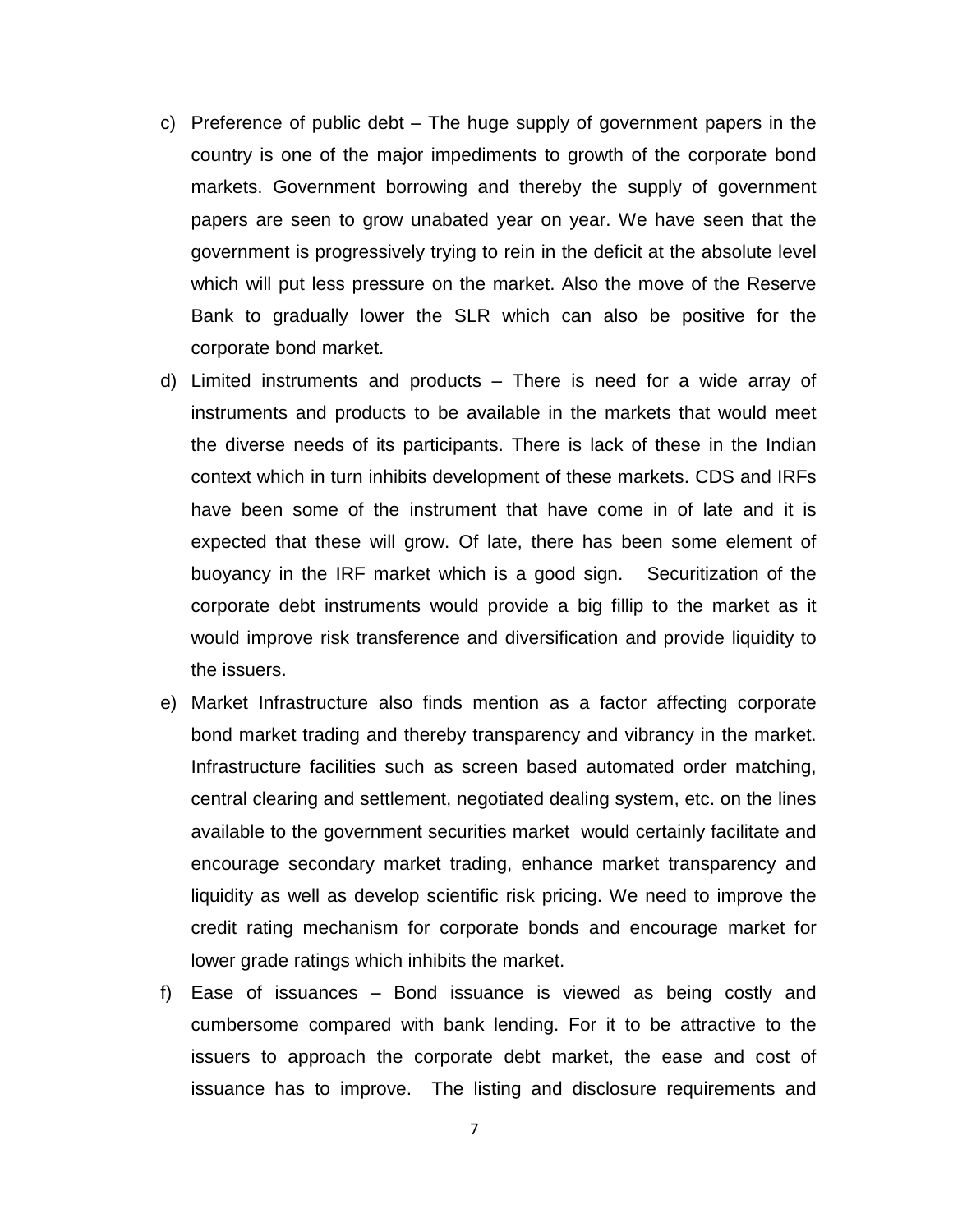procedures have to be simple and less complicated. The size, scale and tenure of issues must improve and need to be made more attractive by encouraging public offers instead of the current preference for private placements. It is expected that consolidation of bond issues through reissuance/s would improve liquidity and encourage secondary market transactions. However, care would need to be taken to prevent excessive batching of redemptions and consequent liquidity stress.

g) Market making – The growth and development of any market is dependent on market makers who can provide both buy and sell quotes. Although prevalent in the government securities markets, they are lacking in the corporate bond segment. Market makers not only assume risk, they add diversity to the markets. Therefore, we need to develop a class of underwriters and market makers in corporate debt bonds on the lines of Primary Dealers in the government securities market.

#### **Policy Initiatives**

16. What are we doing to tackle these issues affecting the corporate bond market? Several measures are being undertaken at the policy level to address these. Some of the recent initiatives by Government, the Reserve Bank, SEBI and other agencies in the direction of developing the corporate debt market are as follows:

a) *Trade reporting platform*: For improving transparency, reporting platforms for OTC trades in corporate bonds, Commercial Paper, Certificates of Deposits, Non-Convertible Debentures and securitized debt has been set up. Till recently, reporting of trades in corporate bonds was done at three different places (FIMMDA's FTRAC, reporting platform of NSE and BSE). Though multiple reporting platforms were available, majority of trades were reported on FIMMDA platform and cleared through one of the clearing houses of the stock exchanges. The reporting of secondary market trades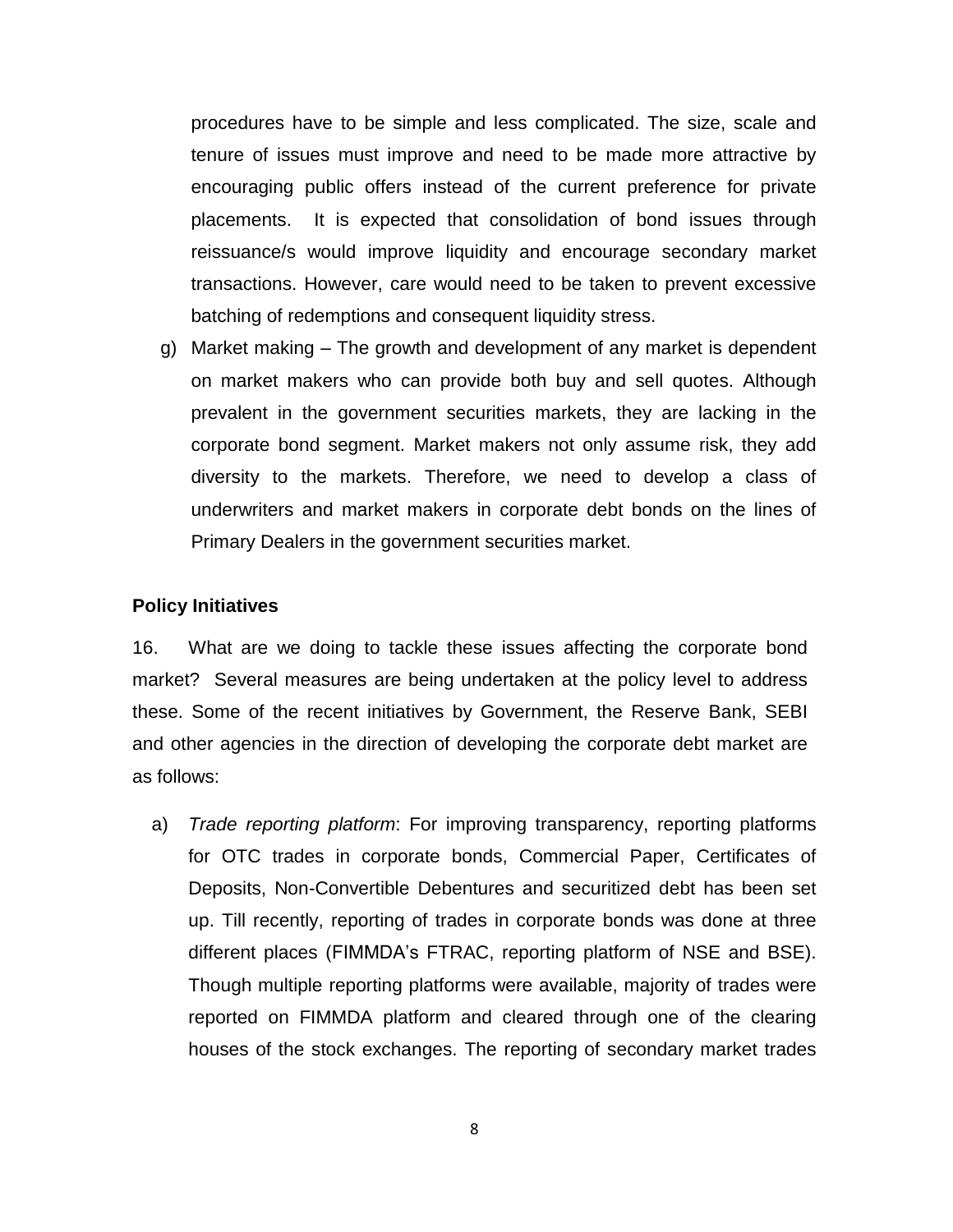in corporate bonds and securitised debt by RBI regulated entities has been shifted to stock exchanges with effect from April 1, 2014.

- b) *Pooling account:* Clearing houses of the stock exchanges have been permitted to have a pooling fund account with RBI to facilitate DvP-I based settlement of trades in corporate bonds.
- c) *Repo in corporate bond:* In 2010, repos in corporate bonds were permitted to regulated and other RBI permitted entities. Guidelines were further relaxed in terms of reduction of minimum haircut requirements and expanding the list of eligible collateral by permitting short term instruments like CP, CD and NCDs of original maturity less than 1 year. Scheduled Urban Cooperative Banks (UCBs) have also been permitted to participate in the repo market subject to adherence to conditions prescribed.
- d) *Credit Default Swaps (CDS) on corporate bonds:* CDS on corporate bonds has been permitted to facilitate hedging of credit risk associated with holding corporate bonds. Based on market feedback, short term instruments like CP, CD & NCDs and unlisted but rated corporate bonds have also been permitted as eligible reference obligations.
- e) *Encouraging participation of banks and PDs in corporate bonds:*
	- i) In July 2014, banks have been permitted to issue long-term bonds with a minimum maturity of seven years to raise resources for lending to (a) long term projects in infrastructure sub-sectors, and (b) affordable housing. These bonds have been exempted from computation of net demand and time liabilities (NDTL) as well as Adjusted Net Bank Credit (ANBC) and are therefore not been subjected to CRR / SLR or priority sector lending requirements.
	- ii) The Reserve Bank has issued the instructions asking banks to consider raising Tier II capital through public issuance to retail investors.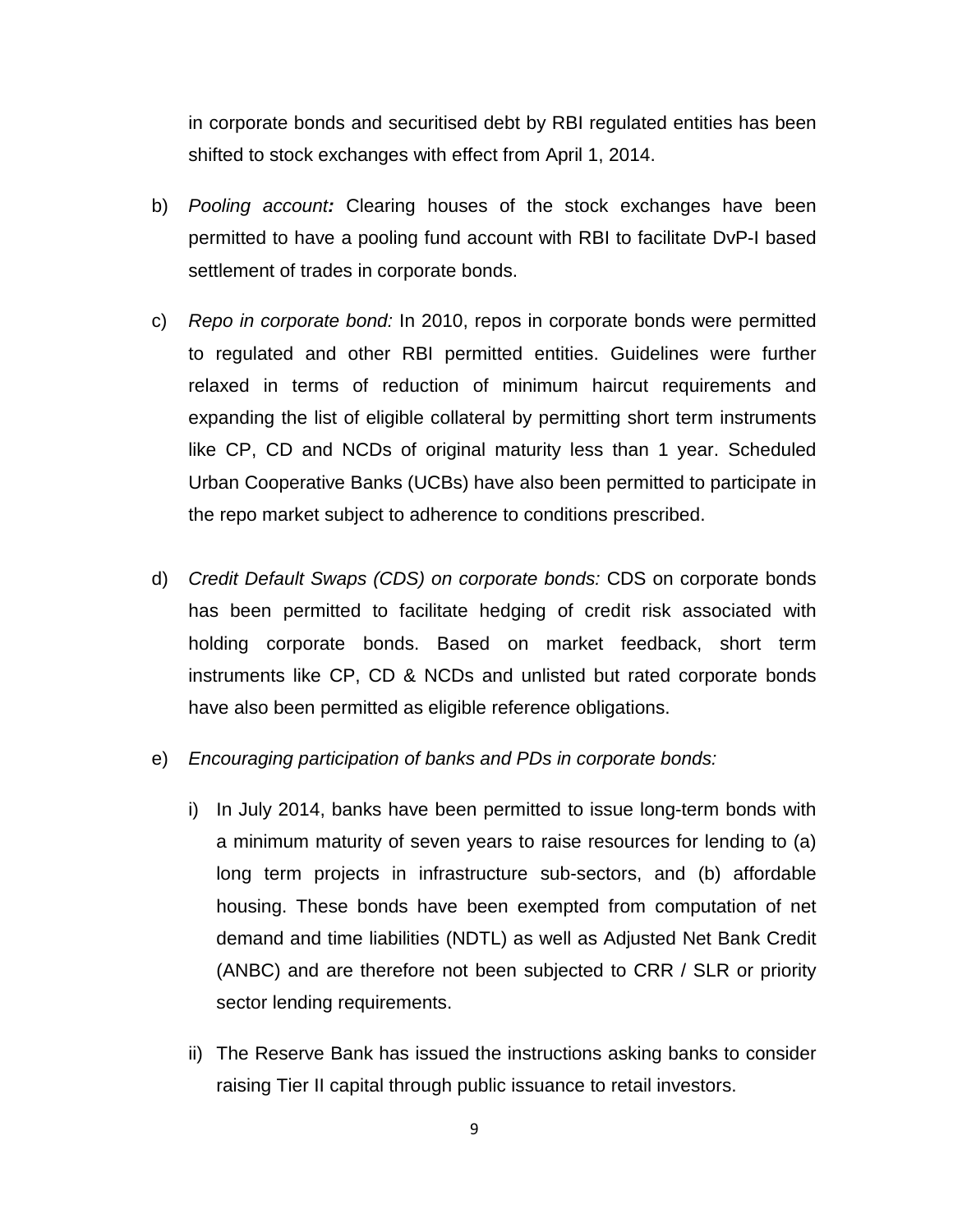- iii) In order to encourage active participation of standalone PDs in corporate debt, investment norms have been relaxed by allowing them to invest funds borrowed from call money market subject to certain limits, enhancing investment limit in Tier II bonds of other PDs / banks / FIs from 5% to 10% of NOF and increasing the Inter Corporate Deposit (ICD) borrowing limit from 75% to 150% of NOF.
- iv) Banks and standalone PDs have been allowed to become direct members of stock exchanges for undertaking proprietary trades in corporate bonds.
- v) Credit enhancement by banks As per a recent policy announcement made, it is proposed to permit banks to offer partial credit enhancement to corporate bonds by way of providing funded and un-funded credit facilities for infrastructure projects but not by way of guarantee. The final instructions are expected to be issued shortly.
- *f) Foreign Portfolio Investors (FPIs):*
	- i) Rationalisation of investment limits: FPI investment limits have been rationalised, whereby existing limits and subdivisions have been merged in two broad categories — government securities and corporate bonds. The sub-limits for FPIs in Government securities (\$10 billion) and dated securities (\$15 billion) and other categories have been merged to retain the overall cap of \$25 billion. In case of corporate bonds, the ceiling of \$1 billion for qualified foreign investors (QFIs), \$25 billion for FPIs and \$25 billion for FPIs in long-term infra bonds, have been merged retaining the overall cap for corporate bonds at \$51 billion.
	- ii) Rationalization of allocation of debt limits: Method for allocation of debt limits in corporate bond market through auction has been changed. As per revised scheme, FIIs can now invest in Corporate Debt without purchasing debt limits till the overall investment reaches 90% after which the auction mechanism would be initiated for allocation of the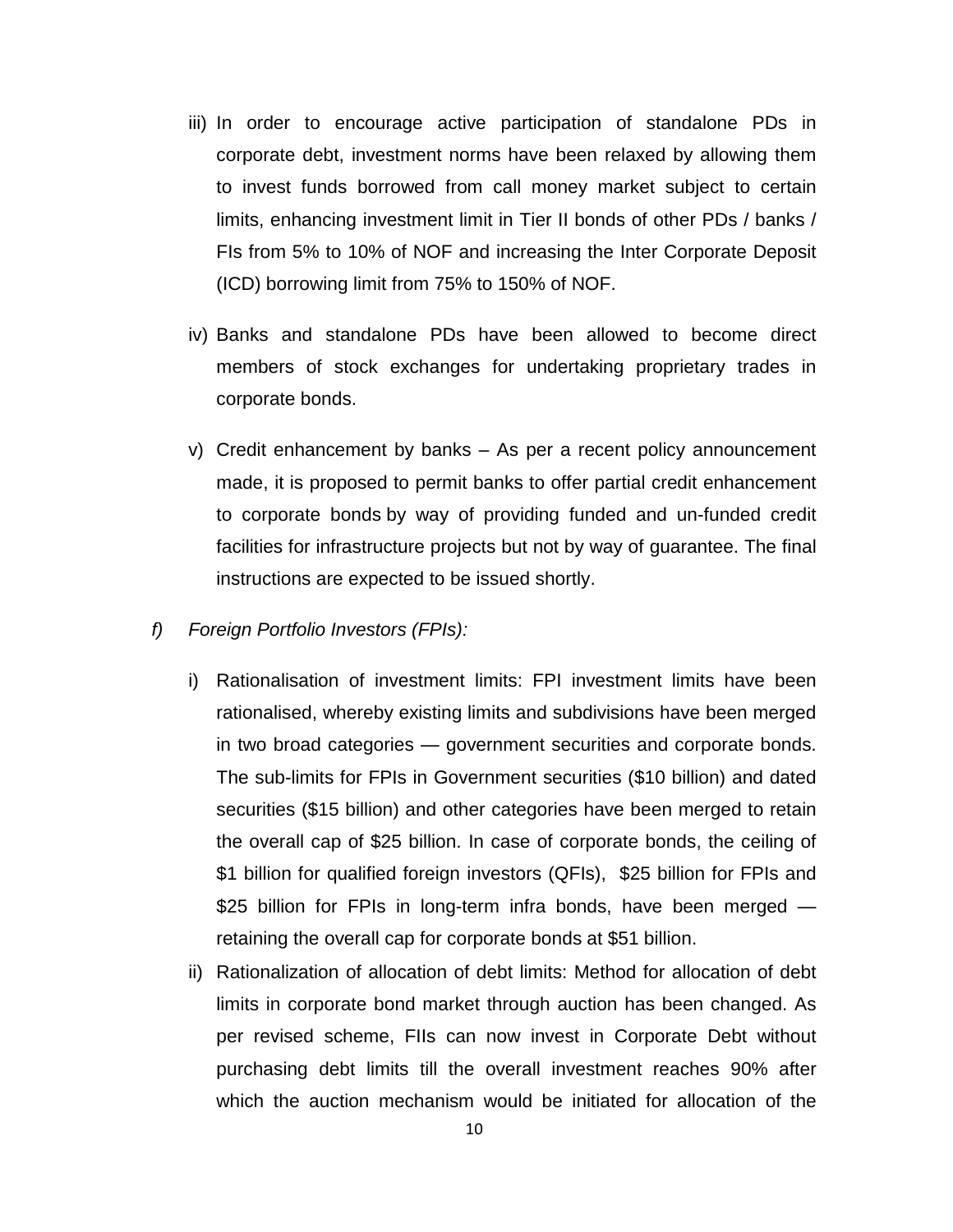remaining limits. Consequent to the changes, the restrictions on reinvestment by FPIs, shall no longer apply in respect of limits held / investments made by FIIs in the Corporate Debt category, till the limits are available on tap.

- iii) Withholding tax rate: The rate of withholding tax on interest payments on the borrowings of Infrastructure Debt Funds (IDF), investments made by a non-resident in rupee denominated long-term infrastructure bonds and interest on FIIs' investment made in bonds issued by Indian companies and Government securities have been reduced from 20 per cent to 5 per cent.
- iv) New Foreign Portfolio Investor (FPI) Regulations: Recently, SEBI has notified new FPI regulations to put in place an easier registration process and operating framework for overseas entities seeking to invest in Indian capital markets. The new regulations replace the existing SEBI regulations for FIIs and the new class of investors, FPIs, would encompass all FIIs, their sub-accounts and QFIs.
- v) The Budget for 2015-16 has proposed to extend the period of applicability of reduced rate of tax at 5% in respect of income of foreign investors (FIIs and QFIs) from corporate bonds and government securities, from 31.5.2015 to 30.06.2017.
- g) *Credit enhancement by IIFCL:* It has been mentioned in the Union Budget 2013-14 that IIFCL will provide partial credit guarantee to enhance ratings of bond issues, enabling channelization of long-term funds for infrastructure projects. IIFCL is presently undertaking pilot transactions under its Credit Enhancement initiative.
- h) *Introduction of Rupee linked offshore bonds by International Finance Corporation (IFC):* With an objective to signal confidence in the Indian economy and encourage inflows of USD in India, IFC was permitted to float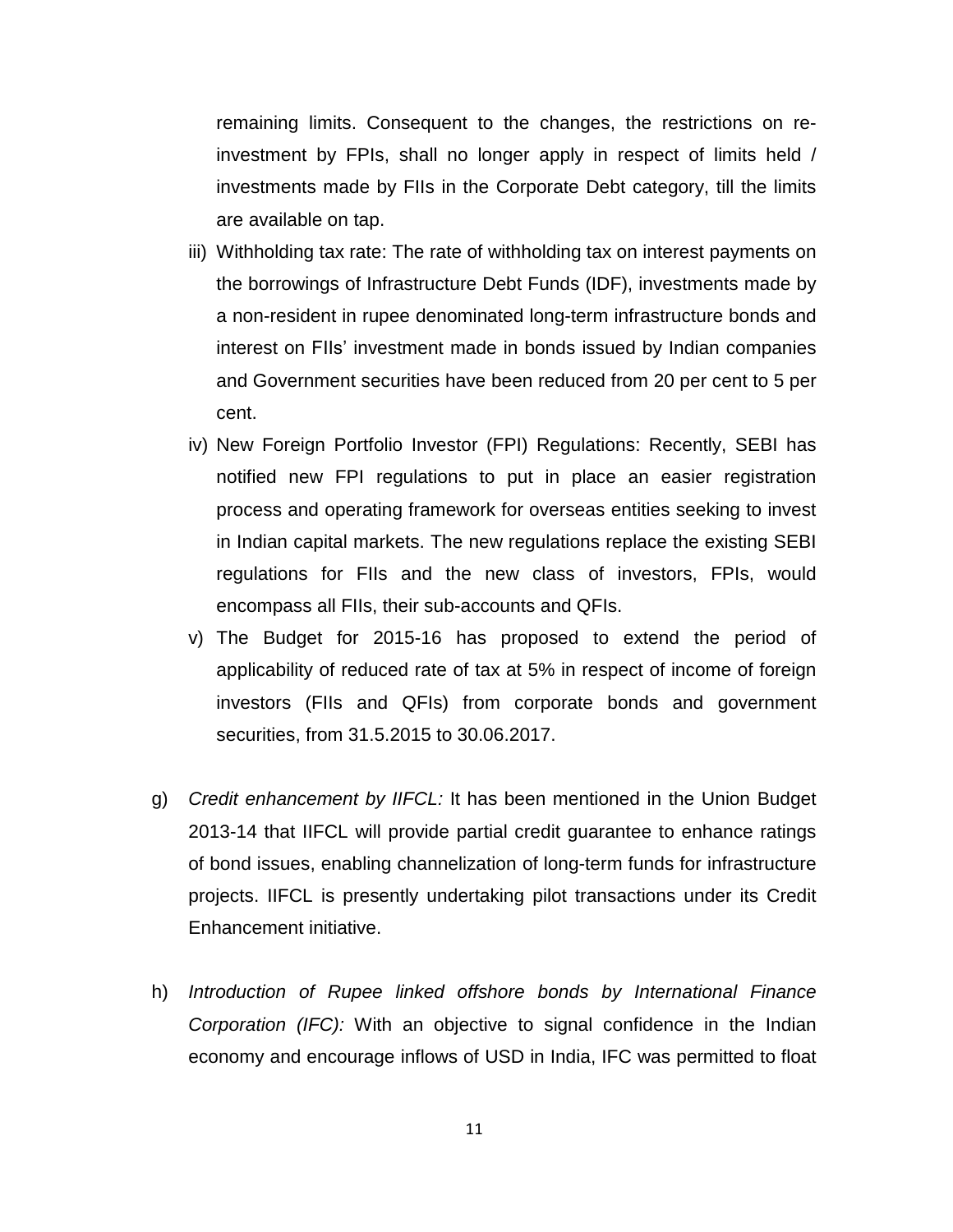a rupee linked bond overseas for an amount of USD 1 billion. IFC received very good response and the limit has been fully utilized by IFC.

i) Domestic Issuance of bonds by IFC: Approval has also been given to IFC to issue bonds in India worth  $\bar{\tau}$  15000 crore for infrastructure financing. This will also facilitate development of benchmark yield for long term corporate bonds.

### **Way Forward**

17. Going forward, we expect a special impetus to the growth of corporate debt market in our guidance to the banks to issue long term bonds to support infrastructure and housing projects. Further, in order to meet the capital requirements under the Basel III Framework, banks will tap the market with their Additional Tier 1 bonds, besides Tier 2 bonds. These developments can usher in emergence of quasi government yield curve, which can serve as benchmark for corporate issuances. When the Basel 3 Framework relating to Large Exposure norms take effect, and as banks reach their limits in supporting direct lending to the corporate sector, corporates be nudged to resort to market borrowing. On top of this, the expected robust economic growth will also compel the corporate sector to approach the market. Keeping all these in perspective, we need to ready ourselves with the following measures to usher in a vibrant corporate debt market:

- a) regulatory and administrative reforms to institutionalize debt markets,
- b) involvement of market-makers who can provide two-way bid-ask quotes,
- c) enhancement of investor base,
- d) increasing the efficiency of these markets through better reporting, settlement and clearing platforms
- e) emphasis on the reduction of information asymmetry.